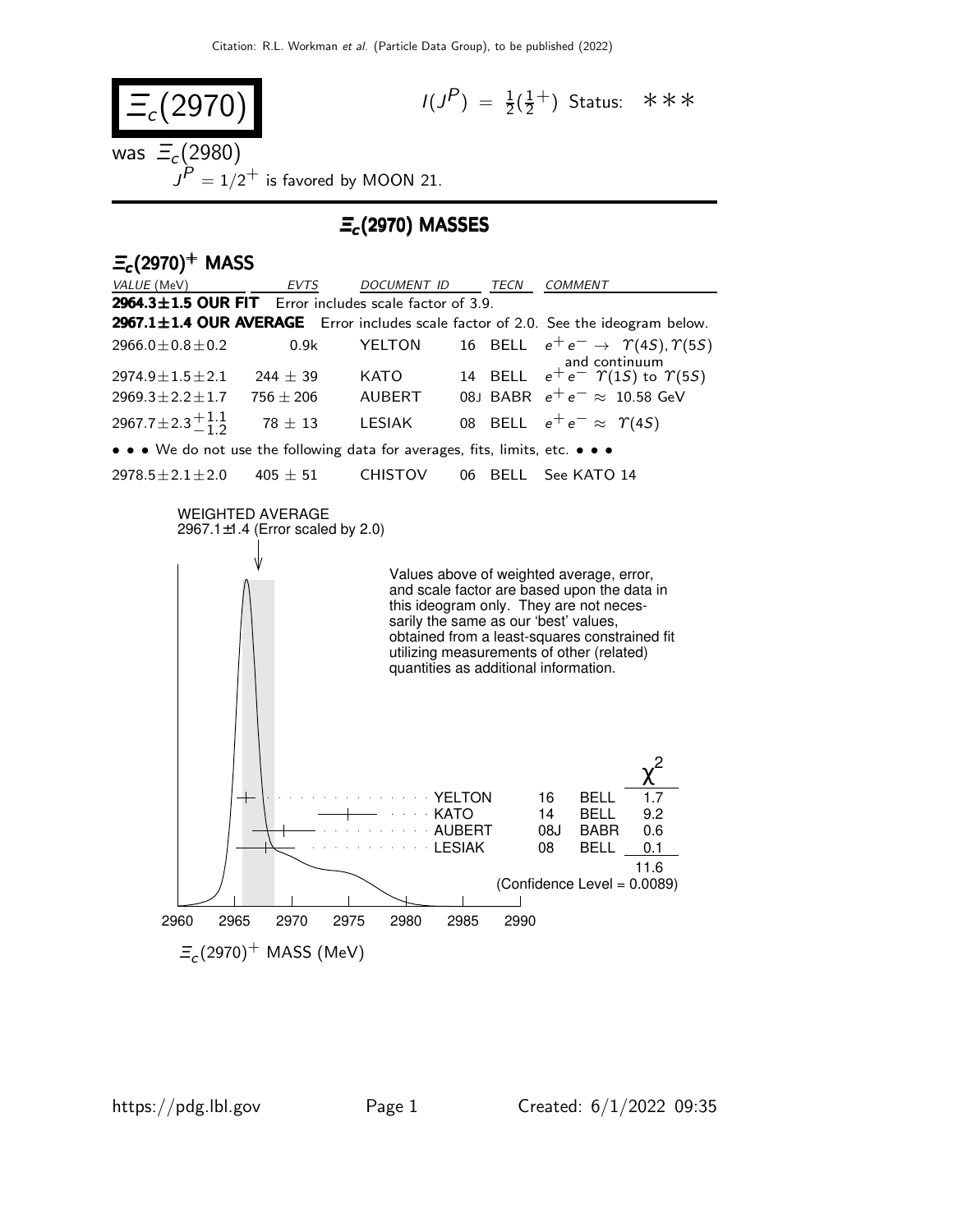### $\equiv_c$ (2970) $^{\sf 0}$  MASS

| The evidence is statistically weaker for this charge state. |             |                                                                  |             |                                                                                                              |  |
|-------------------------------------------------------------|-------------|------------------------------------------------------------------|-------------|--------------------------------------------------------------------------------------------------------------|--|
| VALUE (MeV)                                                 | <b>EVTS</b> | <b>DOCUMENT ID</b>                                               | <b>TECN</b> | <b>COMMENT</b>                                                                                               |  |
|                                                             |             | 2967.1 $\pm$ 1.7 OUR FIT Error includes scale factor of 6.7.     |             |                                                                                                              |  |
|                                                             |             | 2965.9 $\pm$ 2.2 OUR AVERAGE Error includes scale factor of 7.4. |             |                                                                                                              |  |
| $2964.88 \pm 0.26 \pm 0.20$ 11.7k                           |             | $^1$ AAIJ                                                        |             | 20 $\times$ LHCB pp at 13 TeV                                                                                |  |
| $2970.8 \pm 0.7 \pm 0.2$ 1.4k                               |             | YELTON                                                           |             | 16 BELL $e^+e^- \rightarrow \gamma(4S)$ ,<br>$\Upsilon(55)$ , continuum                                      |  |
| 2972.9 $\pm$ 4.4 $\pm$ 1.6                                  | $67 \pm 44$ | <b>AUBERT</b>                                                    |             | 08J BABR $e^+e^- \approx 10.58$ GeV                                                                          |  |
| 2965.7 $\pm$ 2.4 $\frac{+1.1}{-1.2}$                        | $57 \pm 13$ | LESIAK                                                           |             | 08 BELL $e^+e^- \approx \Upsilon(4S)$                                                                        |  |
| 2977.1 $\pm$ 8.8 $\pm$ 3.5                                  | $42 + 24$   | <b>CHISTOV</b>                                                   |             | 06 BELL $e^+e^- \approx \Upsilon(4S)$                                                                        |  |
|                                                             |             |                                                                  |             | <sup>1</sup> AAIJ 20X reports 2964.88 $\pm$ 0.26 $\pm$ 0.14 $\pm$ 0.14 MeV where the last uncertainty is due |  |
|                                                             |             |                                                                  |             | to the $\Lambda^+$ mass. Further studies are required to establish whether the narrow resonance              |  |
|                                                             |             |                                                                  |             | at 2965 MeV is a different baryon from the narrow resonance at 2970 MeV seen by                              |  |

YELTON 16.

## $\Xi_c$ (2970) –  $\Xi_c$  MASS DIFFERENCES

| $m_{\Xi_c(2970)^+} - m_{\Xi_c^+}$                                           |             |                                                    |    |             |                                  |
|-----------------------------------------------------------------------------|-------------|----------------------------------------------------|----|-------------|----------------------------------|
| VALUE (MeV)                                                                 | EVTS        | <b>DOCUMENT ID</b>                                 |    | TECN        | <b>COMMENT</b>                   |
| <b>496.6<math>\pm</math>1.5 OUR FIT</b> Error includes scale factor of 3.7. |             |                                                    |    |             |                                  |
| 498.1 $\pm$ 0.8 $\pm$ 0.2                                                   | 916         | <b>YELTON</b>                                      | 16 |             | BELL $e^+e^-$ , $\gamma$ regions |
| $m_{\Xi_c(2970)^0} - m_{\Xi_c^0}$                                           |             |                                                    |    |             | COMMENT                          |
| VALUE (MeV)<br>496.7 $\pm$ 1.8 OUR FIT                                      | <b>EVTS</b> | DOCUMENT ID<br>Error includes scale factor of 5.3. |    | TECN        |                                  |
| $499.9 \pm 0.7 \pm 0.2$                                                     | 1.4k        | YELTON                                             | 16 | <b>BELL</b> | $e^+e^-$ , $\varUpsilon$ regions |

# $\mathcal{Z}_{\boldsymbol{c}}(2970)^+$   $\mathcal{Z}_{\boldsymbol{c}}(2970)^{\boldsymbol{0}}$  MASS DIFFERENCE

| <i>VALUE</i> (MeV)     | <i>DOCUMENT ID</i>                                          | TFCN | <i>COMMENT</i>            |
|------------------------|-------------------------------------------------------------|------|---------------------------|
|                        | $= 2.8 \pm 1.9$ OUR FIT Error includes scale factor of 4.8. |      |                           |
| $-4.8 \pm 0.1 \pm 0.5$ | YFI TON                                                     |      | 16 BELL 916 and 1443 evts |

### $\Xi_c$ (2970) WIDTHS

 $\mathsf{\Xi_c}(2970)^+$  WIDTH VALUE (MeV) EVTS DOCUMENT ID TECN COMMENT  $20.9 + 2.4$  $20.9 + 2.4$  OUR AVERAGE Error includes scale factor of 1.2.  $28.1 \pm 2.4 \pm 1.0$  $-5.0$ 916 YELTON 16 BELL  $e^+e^-$ ,  $\gamma$  regions  $14.8 \pm 2.5 \pm 4.1$  244  $\pm$  39 KATO 14 BELL  $e^+e^ \Upsilon(1S)$  to  $\Upsilon(5S)$ 27  $±8$   $±2$  756  $±206$  AUBERT 08J BABR  $e^+e^- \approx 10.58$  GeV 18  $\pm$  6  $\pm$  3 78  $\pm$  13 LESIAK 08 BELL  $e^+e^- \approx \Upsilon(4S)$ • • • We do not use the following data for averages, fits, limits, etc. • • •  $43.5 \pm 7.5 \pm 7.0$   $405 \pm 51$  CHISTOV 06 BELL See KATO 14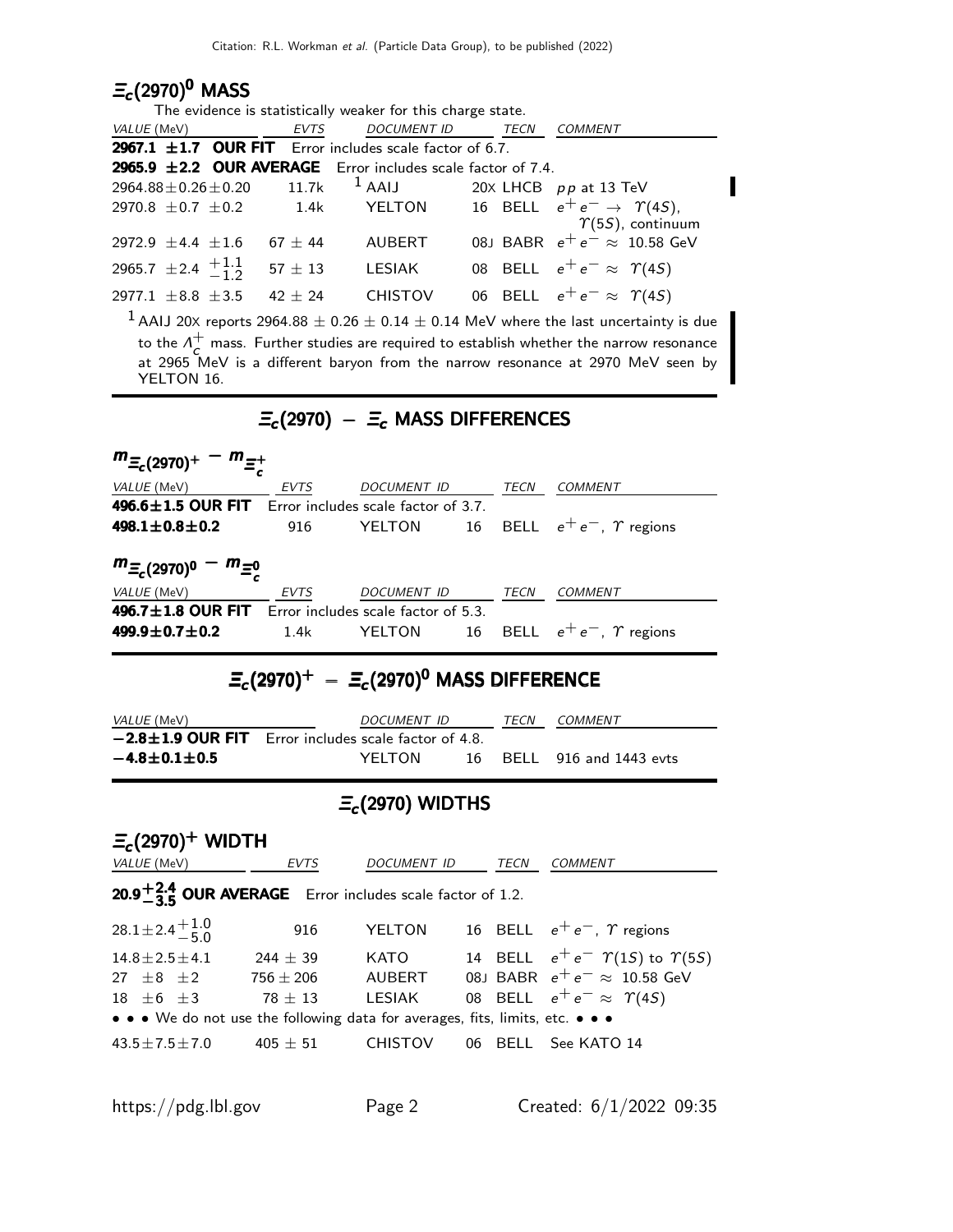| $E_c(2970)^0$ WIDTH                                                                                                   |                              |                                                                            |      |                                                                                                    |
|-----------------------------------------------------------------------------------------------------------------------|------------------------------|----------------------------------------------------------------------------|------|----------------------------------------------------------------------------------------------------|
| VALUE (MeV)                                                                                                           | <b>EVTS</b>                  | DOCUMENT ID                                                                | TECN | COMMENT                                                                                            |
| $14.1 \pm 0.9 \pm 1.3$                                                                                                | 11.7k                        | $^1$ AAIJ                                                                  |      | 20 $\times$ LHCB pp at 13 TeV                                                                      |
| $30.3 \pm 2.3 \frac{+1.0}{-1.8}$                                                                                      | 1443                         | YELTON                                                                     |      | 16 BELL $e^+e^-$ , $\gamma$ regions                                                                |
| $\bullet \bullet \bullet$ We do not use the following data for averages, fits, limits, etc. $\bullet \bullet \bullet$ |                              |                                                                            |      |                                                                                                    |
| 31 $\pm 7$ $\pm 8$<br>$15 \pm 6 \pm 3$                                                                                | $67 \pm 44$<br>$57\,\pm\,13$ | AUBERT                                                                     |      | 08J BABR $e^+e^- \approx$ 10.58 GeV<br>LESIAK 08 BELL $e^+e^- \approx \Upsilon(45)$                |
|                                                                                                                       |                              | a different baryon from the narrow resonance at 2970 MeV seen by YELTON 16 |      | <sup>1</sup> Further studies are required to establish whether the narrow resonance at 2965 MeV is |

a different baryon from the narrow resonance at 2970 MeV seen by YELTON 16.

### $\Xi_c$ (2970) DECAY MODES

|            | Mode                                                                                                          | Fraction $(\Gamma_i/\Gamma)$ |
|------------|---------------------------------------------------------------------------------------------------------------|------------------------------|
| $\Gamma_1$ | $\Lambda_c^+ \overline{K} \pi$                                                                                | seen                         |
|            | $\begin{array}{cc} \Gamma_2 & \Sigma_c(2455) \overline{K} \\ \Gamma_3 & \Lambda_c^+ \overline{K} \end{array}$ | seen                         |
|            | $\Lambda_c^+ \overline{K}$                                                                                    | not seen                     |
| $\Gamma_4$ | $\Lambda_c^{\text{+}} K^-$                                                                                    | seen                         |
| $\Gamma_5$ | $\Xi_c 2\pi$                                                                                                  | seen                         |
| $\Gamma_6$ | $\Xi_c^{\prime}$ $\pi$                                                                                        | seen                         |
| $\Gamma$   | $\Xi_c(2645)\pi$                                                                                              | seen                         |
|            |                                                                                                               |                              |

### $\mathcal{Z}_{\boldsymbol{c}}$ (2970) BRANCHING RATIOS

| $\Gamma(\Lambda^+_c\overline{K}\pi)/\Gamma_{\rm total}$                                                                                                                  |                    |            |             |                                    | $\mathsf{\Gamma}_1/\mathsf{\Gamma}$ |
|--------------------------------------------------------------------------------------------------------------------------------------------------------------------------|--------------------|------------|-------------|------------------------------------|-------------------------------------|
| <i>VALUE</i>                                                                                                                                                             | <b>DOCUMENT ID</b> |            | TECN        | <b>COMMENT</b>                     |                                     |
| seen                                                                                                                                                                     | <b>AUBERT</b>      | 08.1       |             | BABR $e^+e^- \approx \Upsilon(4S)$ |                                     |
| seen                                                                                                                                                                     | <b>CHISTOV</b>     | 06         |             | BELL $e^+e^- \approx \Upsilon(4S)$ |                                     |
| $\Gamma(\Lambda_c^+ K^-)/\Gamma_{\rm total}$                                                                                                                             |                    |            |             |                                    | $\Gamma_4/\Gamma$                   |
| <b>VALUE</b><br>EVTS                                                                                                                                                     | DOCUMENT ID        |            | TECN        | <b>COMMENT</b>                     |                                     |
| 11.7k<br>seen                                                                                                                                                            | $1$ AAIJ           |            |             | 20X LHCB pp at 13 TeV              |                                     |
| $1$ Further studies are required to establish whether the narrow resonance at 2965 MeV is<br>a different baryon from the narrow resonance at 2970 MeV seen by YELTON 16. |                    |            |             |                                    |                                     |
| $\Gamma(\Sigma_c(2455)\overline{K})/\Gamma(\Lambda_c^+\overline{K}\pi)$                                                                                                  |                    |            |             |                                    | $\Gamma_2/\Gamma_1$                 |
| <b>VALUE</b>                                                                                                                                                             | DOCUMENT ID        |            | TECN        | COMMENT                            |                                     |
| $0.55 \pm 0.07 \pm 0.13$                                                                                                                                                 | <b>AUBERT</b>      | <b>08J</b> |             | BABR $e^+e^- \approx \Upsilon(45)$ |                                     |
| $\Gamma(\Xi'_{c}\pi)/\Gamma_{\rm total}$                                                                                                                                 |                    |            |             |                                    | $\Gamma_6/\Gamma$                   |
| VALUE                                                                                                                                                                    | <b>DOCUMENT ID</b> |            | TECN        | <b>COMMENT</b>                     |                                     |
| seen                                                                                                                                                                     | YELTON             | 16         | <b>BELL</b> | $e^+e^-$ , $\gamma$ regions        |                                     |
| $\Gamma(\Xi_c(2645)\pi)/\Gamma_{\rm total}$<br>VALUE                                                                                                                     | <b>DOCUMENT ID</b> |            | TECN        | COMMENT                            | $\mathsf{\Gamma}_7/\mathsf{\Gamma}$ |
| seen                                                                                                                                                                     | <b>LESIAK</b>      | 08         | <b>BELL</b> | $e^+e^- \approx \Upsilon(4S)$      |                                     |